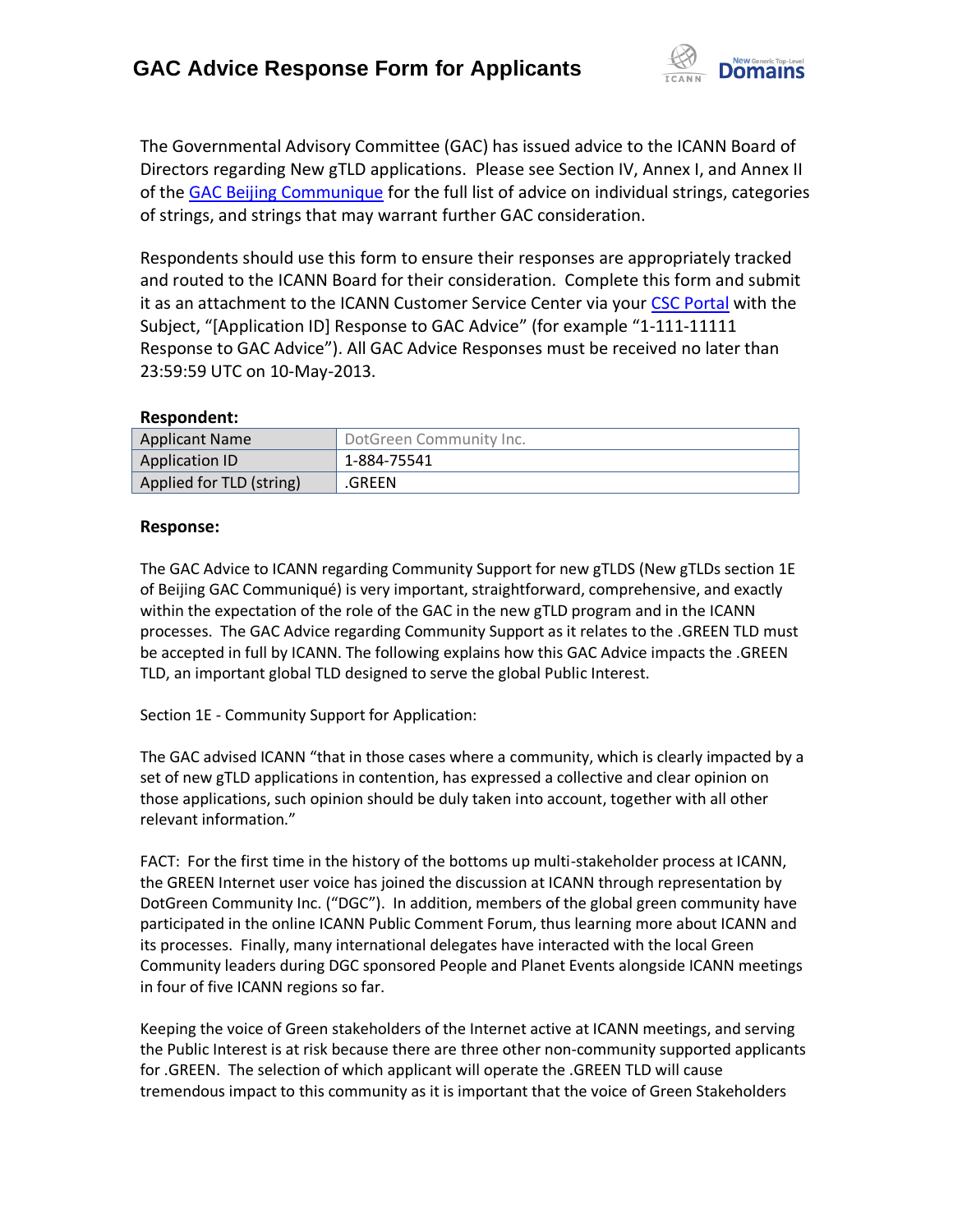

around the world continue to be heard within ICANN and that can only be accomplished by ensuring that the Green Community's representative, DGC, operates the .GREEN TLD. The other three applications in the .GREEN contention set do not reflect or represent the Green Community or the Green Community's interests in any way. Their interests as existing registries is already a well represented (also needed) perspective among the stakeholders at ICANN policy discussions. The Green Community will be severely negatively impacted if an entity not intimate with "GREEN" and not supported by this community stands to take over this valuable identity and internationalized term which many in the Green Movement from all regions of the world both on and offline have already aligned their values with. Industries and people are shifting to GREEN and this is reflected in other governing bodies, and should be at ICANN too.

The Global Public, and for the first time, the Green Community, contributed its voice through the multi-stakeholder process of bottoms-up consensus driven policy via the ICANN New gTLD Public Comments component of the process and it is imperative that the ICANN Board listens and reacts appropriately.

DotGreen has 100% of the positive and supportive comments documented in ICANN's Public Forum, and zero objectionable comments about DotGreen. This is not true of the three competitors who have all received multiple negative new gTLD commentary from the Public with regards to their application(s) and no positive or supportive comments. The reason for this is DGC has the support of the Green Community - plain and simple.

In addition, the three competitors all received a GAC Early Warning in November 2012 prior to this GAC advice. DotGreen Community did not receive an Early Warning.

EarthShare a significant part of the green community, is a Federation of more than 500 of the world's largest and International Environmental Organizations, all of whom have hundreds of corporate partners and collectively represent millions of individual members acting together for GREEN. In 2008, EarthShare wrote a letter directly to ICANN to inform the Board of their support for the new .GREEN TLD initiative and for DGC to run it. Years later, in 2012, another letter of support, and affirmation from EarthShare, was posted on the ICANN website in the Public Comments Forum. It states that as a member of the GREEN Community, it requests that ICANN delegate the .GREEN TLD to DGC and explains why this is so important.

The bottoms-up multi-stakeholder model requires public comment to be true to its process. The voice of the public has been collective and clear. DotGreen Community is the clear representative of the Green Community, and the only applicant who is qualified to run the .GREEN TLD and all that entails to serve this community appropriately. After the almost 6 years of open and transparent global public outreach about .GREEN, about the Green Community, about ICANN, and about new gTLDs in general, by DGC, the public has never voiced an objection or negative comment specifically about DGC or its .GREEN initiative. The Green Community without doubt continues to support and requests that ICANN delegate the .GREEN TLD to DGC.

ICANN gains legitimacy on the global stage through fulfilling its own mandates of the new gTLD Program:

- Public Comment Process
- GAC Advice from the International Governmental Stakeholders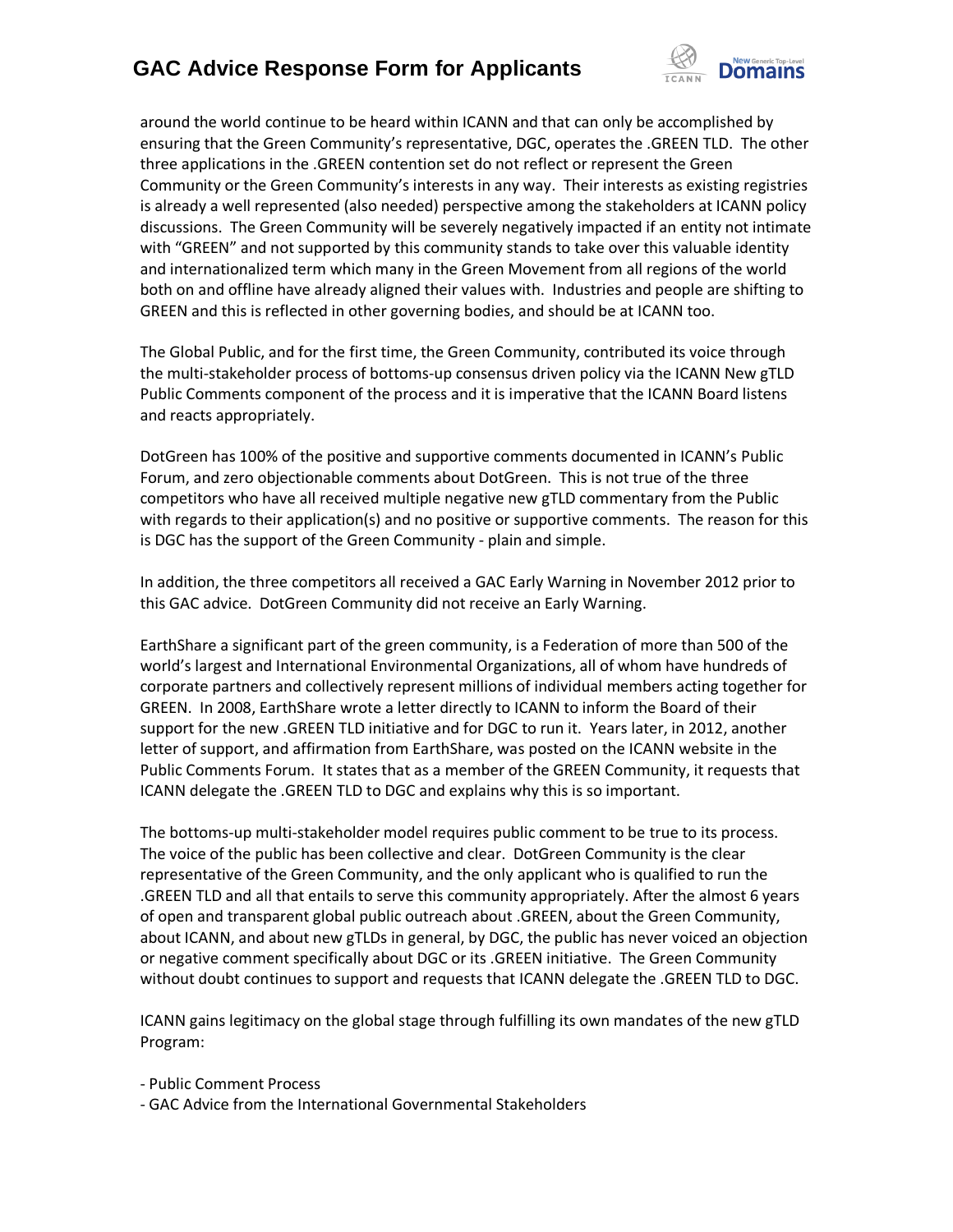

- Broad global community support for a community string
- Public Interest (.GREEN is clearly a global Public Interest TLD)
- The Applicant Guidebook

All of these mandates are very important to the legitimacy of the new gTLD process, the Affirmation of Commitments, the core values of ICANN, and the Public Interest. ICANN must act first for the benefits of Internet users, and all decisions and outcomes must be in the Public Interest.

The following excerpts from The Affirmation of Commitments precisely confirm the above statements.

"3. This document affirms key commitments by DOC and ICANN, including commitments to: (a) ensure that decisions made related to the global technical coordination of the DNS are made in the public interest and are accountable and transparent;…" Affirmation of Commitments.

"4. DOC affirms its commitment to a multi-stakeholder, private sector led, bottoms-up policy development model for DNS technical coordination that acts for the benefit of global Internet users. A private coordinating process, the outcomes of which reflect the public interest, is best able to flexibly meet the changing needs of the Internet and of Internet users. ICANN and DOC recognize that there is a group of participants that engage in ICANN's processes to a greater extent than Internet users generally. To ensure that its decisions are in the public interest, and not just the interests of a particular set of stakeholders, ICANN commits to perform and publish analyses of the positive and negative effects of its decisions on the public, including any financial impact on the public, and the positive or negative impact (if any) on the systemic security, stability and resiliency of the DNS." – Affirmation of Commitments

"6. DOC also affirms the United States Government's commitment to ongoing participation in ICANN's Governmental Advisory Committee (GAC). DOC recognizes the important role of the GAC with respect to ICANN decision-making and execution of tasks and of the effective consideration by ICANN of GAC input on the public policy aspects of the technical coordination of the Internet DNS." – The Affirmation of Commitments

Conclusion: All of the positive .GREEN public comments submitted (49) were in support of the DGC application. There were no positive comments submitted for the other applications and in fact, they received negative comments. It is very objectively clear that the Green Community has selected and contributed appropriately to the multi-stakeholder discussion on who should operate .GREEN and that is DGC. ICANN recognizes that there is a group of participants that engage in ICANN's processes to a greater extent than Internet users generally. ICANN has affirmed its commitment to ensure that its decisions are in the public interest, and not just the interests of a particular set of stakeholders. It is also clear in the Affirmation of Commitments that as ICANN must adhere to a multi-stakeholder, bottoms-up process, that includes listening to the GAC and acting on GAC Advice where it relates to Public Interest and the outcomes of ICANN's decisions must always be for the Public Interest and Internet user.

At the time of this letter, DotGreen Community, Inc. is the only applicant for the .GREEN TLD who has passed the Initial Evaluations. The other .GREEN applicants are still eligible for refunds. ICANN has achieved international legitimacy for the new gTLD process by listening to GAC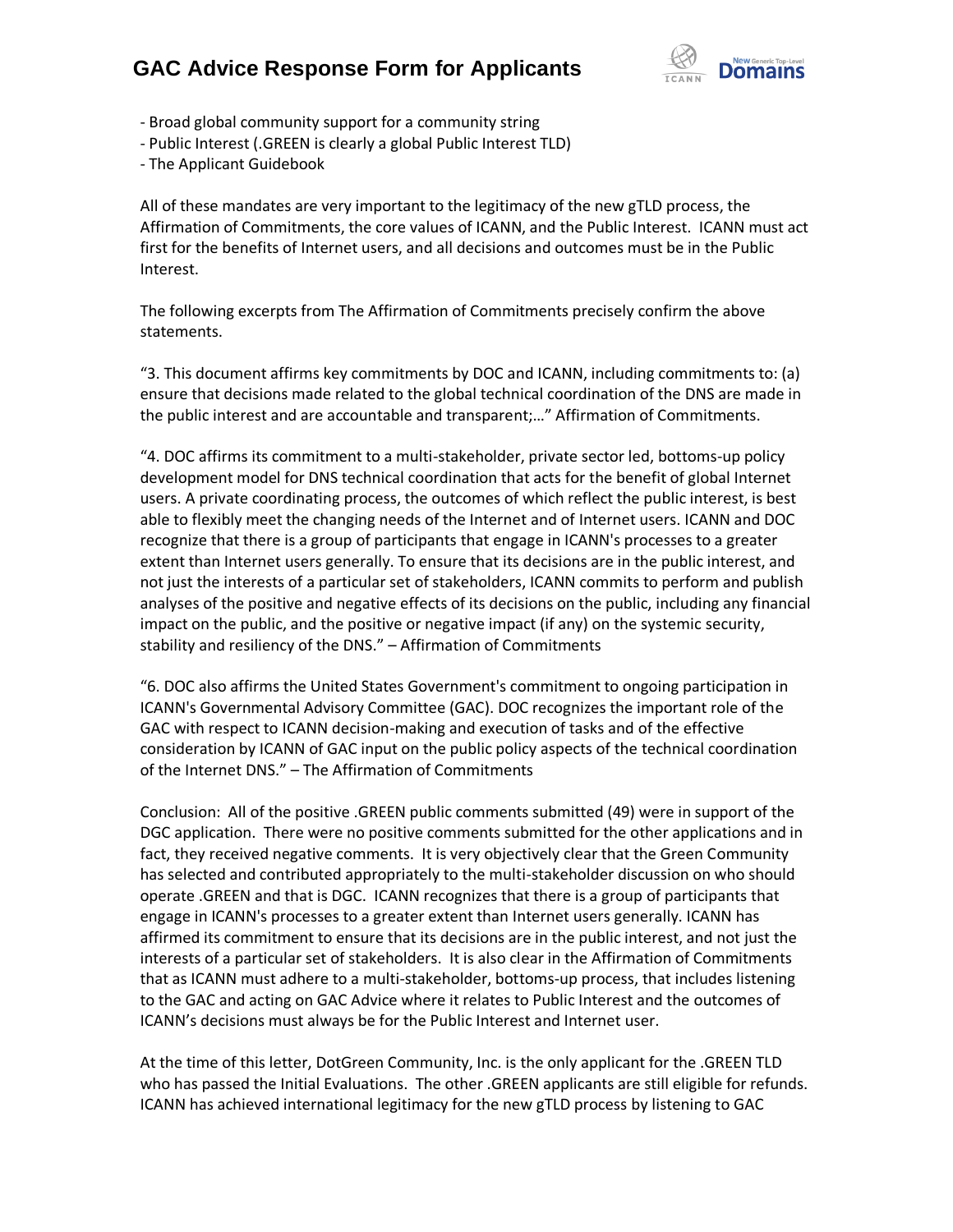

Advice, and by providing for further consultation when needed. While ICANN is not expected to take all GAC Advice, it is responsible to accept the GAC's Advice when aligned with the new gTLD program, supportive of multi-stakeholder governance, and ICANN's mandates of Consumer Trust, Choice, Competition and Innovation. The GAC Advice delivered to ICANN on Community Supported is such advice and in fact warrants removing the non-community supported .GREEN TLD applications from the new gTLD program.

In summary, the global Green Community has participated at ICANN appropriately through the multi-stakeholder process by way of DGC, letters to ICANN, the online public comments forum, and even through representative members of the GAC. It has been confirmed to ICANN that the .GREEN TLD has tremendous potential on the Internet to positively impact people and planet and should be managed by an applicant from the Green Community for the Green Community. ICANN must act and adhere to the principles of Public Interest as is written in the Affirmation of Commitments – by ensuring the interests of the global Internet users are protected. ICANN must also protect the multi-stakeholder model, the new gTLD program, it's relationship with the GAC, and its own legitimacy on the international stage. This is accomplished by listening to and accepting GAC Advice as it relates to Community Support. .GREEN, critically important to the future of our people and planet, is clearly a global Public Interest TLD. DotGreen has the support of its community, clearly represents a valuable Internet stakeholder at ICANN ensuring consumer trust and choice on the Internet. DGC is the only entity in the history of ICANN who has brought the clear voice of the "Green" stakeholder to Internet governance at ICANN. As part of ICANN's Affirmation of Commitments, ICANN is directed to make decisions in the Public Interest, incorporate the global interests of Internet users into its bottoms-up policy development through the multi-stakeholder model and to listen and accept GAC Advice when its aligned with the new gTLD program, and then to take action! It is for all these reasons, that all registry's applications for .GREEN should be removed from the program to prevent detriment and harm to the processes and to ICANN, the Green Community, and the public. The .GREEN TLD should be awarded by ICANN to the community supported DGC on the basis of GAC Advice and the Public Interest.

The next section of GAC Advice DGC will address is New gTLDs Section 1B (Annex I) relating to Safeguards Advice.

.GREEN was mentioned in the non-exhaustive list. While this was a part of the official GAC Advice, the issues addressed appear to be in the categories of policy development and the Applicant Guidebook. While we feel this section does not fall into the original spirit and intent of GAC Advice, we will nonetheless address these issues below. Should ICANN decide that this GAC Advice is outside the new gTLD program, or is irrelevant to the .GREEN TLD, the reader may skip our response below.

Section 1B Safeguard Advice for New gTLDs sections  $1 - 5$  (Annex 1)

While we understand the GAC's concerns, we will describe below how we either are already addressing these issues or describe how they are not applicable.

GAC Advice - 1. Registry operators will include in its acceptable use policy that registrants comply with all applicable laws, including those that relate to privacy, data collection, consumer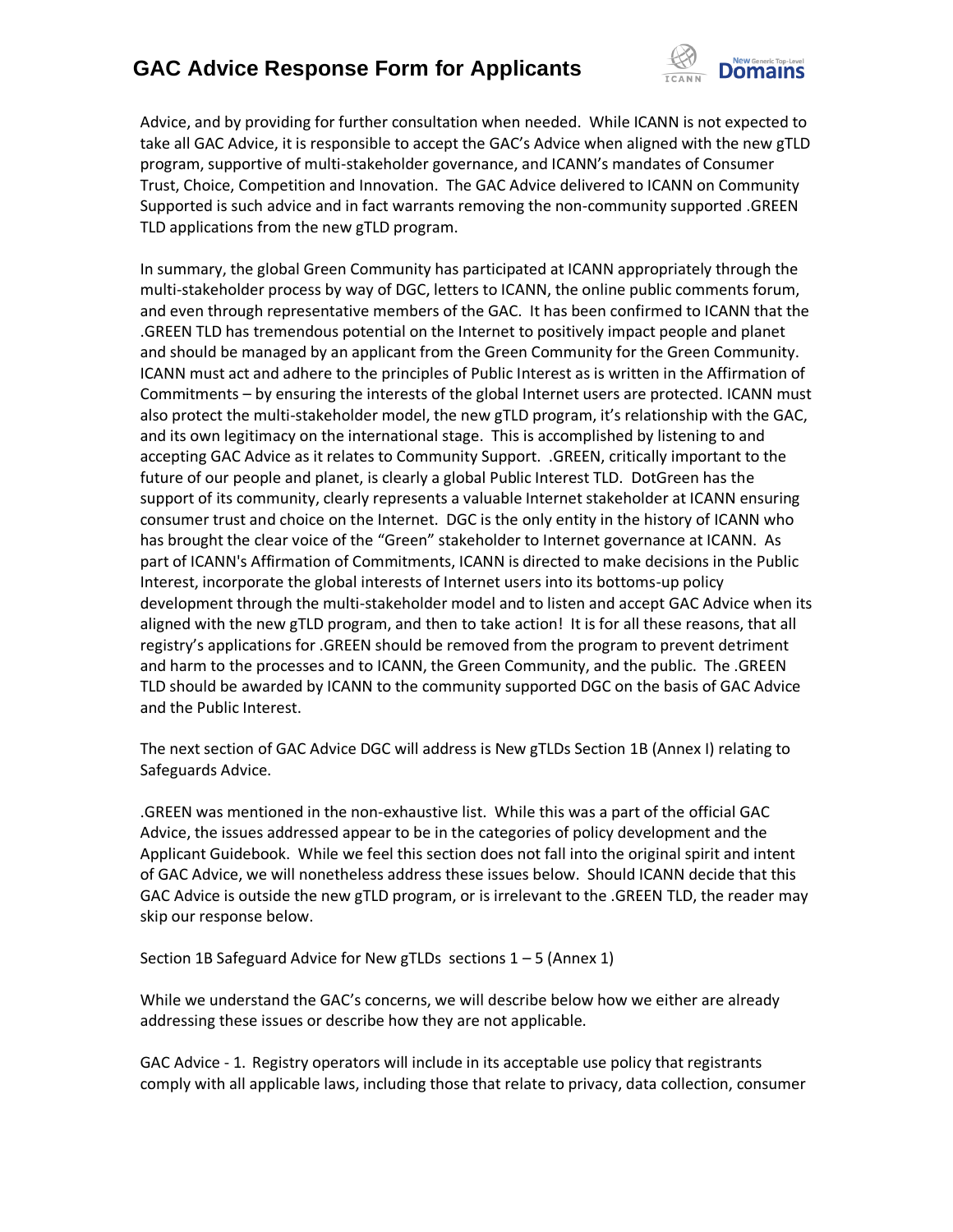

protection (including in relation to misleading and deceptive conduct), fair lending, debt collection, organic farming, disclosure of data, and financial disclosures.

DGC will adhere to all requirements in the ICANN New gTLD Guidebook and the Registry Agreement. It will also only work with Registrars who sign the 2013 Registrar Accreditation Agreement. In addition, as stated in its application, DGC will require all .GREEN registrants to confirm their understanding of the Green concept. And DGC will also take action against .GREEN domain names used in a harmful or abusive manner not consistent with the principles of Green and Sustainability.

GAC Advice - 2. Registry operators will require registrars at the time of registration to notify registrants of this requirement.

DGC will adhere to all requirements in the ICANN New gTLD Guidebook and the Registry Agreement. In addition, it will only work with Registrars who sign the 2013 Registrar Accreditation Agreement.

GAC Advice - 3. Registry operators will require that registrants who collect and maintain sensitive health and financial data implement reasonable and appropriate security measures commensurate with the offering of those services, as defined by applicable law and recognized industry standards.

DGC will adhere to all requirements in the ICANN New gTLD Guidebook and the Registry Agreement. In addition, it will only work with Registrars who sign the 2013 Registrar Accreditation Agreement.

GAC Advice - 4. Establish a working relationship with the relevant regulatory, or industry selfregulatory, bodies, including developing a strategy to mitigate as much as possible the risks of fraudulent, and other illegal activities.

DGC has been and always will be very closely involved with the global Green and Sustainability Community and will work to ensure that the .GREEN TLD space will be operated in accordance with both applicable laws and consumer protections. It should be noted that there are multiple entities including governments around the world, involved with Green monitoring, certification, etc. and while DGC will continue to work closely within the Green community, it is not the role of DGC as a Registry for .GREEN to declare "who and what is green and who and what is not green."

DGC's plans are for .GREEN to be an inclusive space and to welcome in those entities and individuals, products, and ideas who are interested in Green online, who are in the process of going green or who desire to become greener - this is already how this important global movement grows. It grows freely. This is a perfect match for the open Internet. DGC has included in its application the ability to take action against .GREEN domain names that are being used in a negative or harmful way toward Green and Sustainable activities.

GAC Advice - 5. Registrants must be required by the registry operators to notify to them a single point of contact which must be kept up-to-date, for the notification of complaints or reports of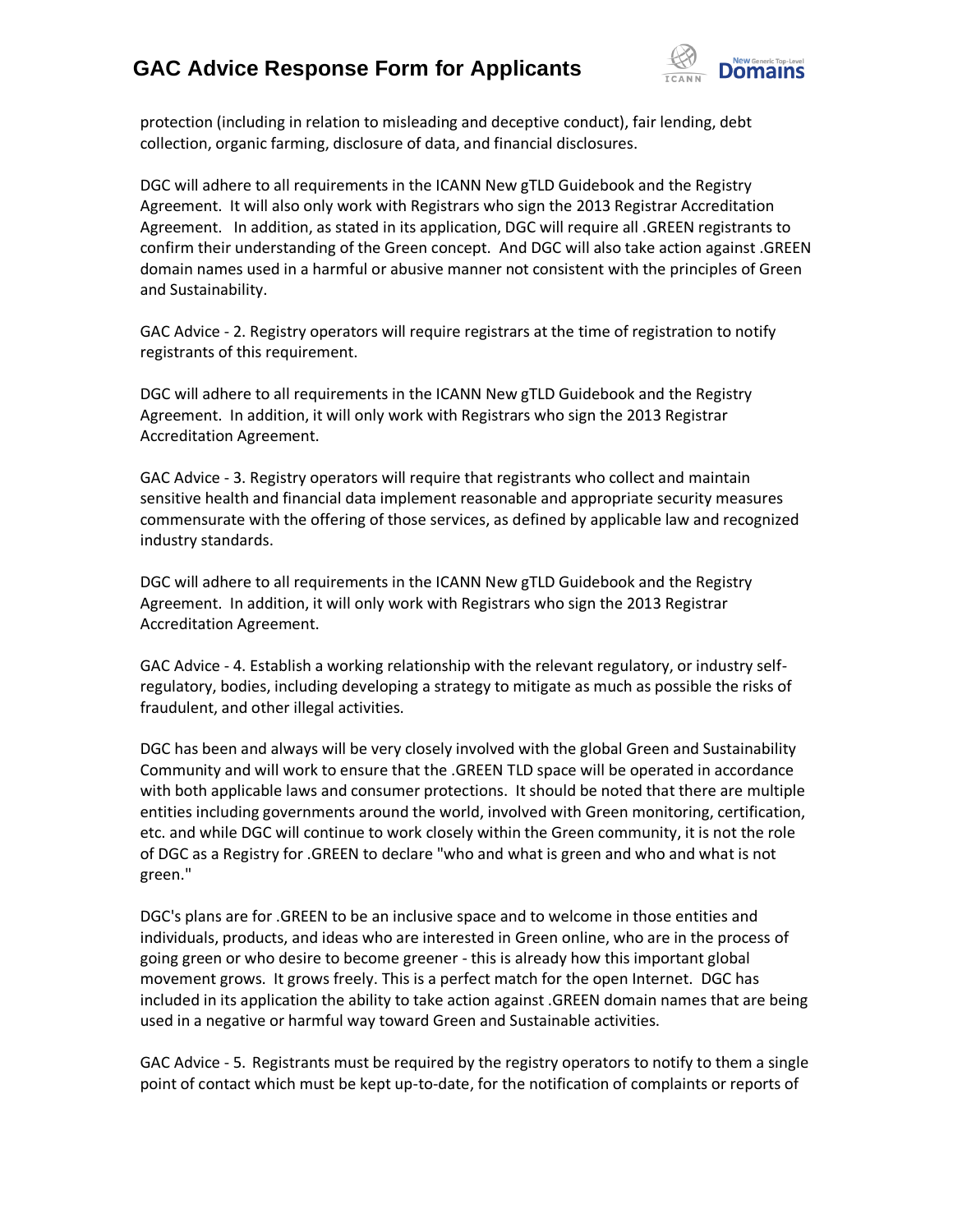

registration abuse, as well as the contact details of the relevant regulatory, or industry selfregulatory, bodies in their main place of business.

The DGC application for .GREEN includes strong safeguards and adherence to all ICANN required (via the Applicant Guidebook) protections and safeguards. In addition, there are contractual safeguards that are built into the Registry Agreement DGC will sign with ICANN as well as additional safeguards for Registrants given DGC will only work with Registrars who have signed the 2013 RAA with ICANN.

### Category 1 – Consumer Protection, Sensitive Strings, and Regulated Markets

DotGreen Community, Inc. has noted that there are three descriptive types of Category 1 which are listed by the GAC. They are: Consumer Protection, Sensitive Strings, and Regulated Markets. Below we make the distinction that not all apply to the .GREEN string.

#### Consumer Protection

Research behind .GREEN shows that Consumer protection will be enhanced through the deliberate use of .GREEN domain names by the Green Community on the Internet due to the intrinsic traits and benefits of the Internet, such as networking, sharing, and transparency. The Green Movement has grown by itself, and will continue to do so even faster online with the use of the .GREEN TLD. DGC's adherence to all ICANN policies, the New gTLD Guidebook, the Registry Agreement and working only with Registrars who sign the 2013 RAA will ensure the best possible outcome for the Internet users of .GREEN and ultimately the consumer.

### Sensitive Strings

The GAC has recognized that .GREEN is a sensitive string. The term GREEN has already been identified with by governments, initiatives, not-for-profit organizations, businesses, people and their technologies who share the values associated with the definition of the word GREEN. Allowing .GREEN delegation to an applicant who is unsupported by the Green Community would cause detriment to those all around the world who already identify with this sensitive term today. Internet users may see this as a Greenwashing by ICANN to declare a new .GREEN TLD run by a registry from the Internet business who is not Green and is not involved with Green or the Community. Greenwashing of the .GREEN TLD even before it launches would cause Public Detriment to the Green Community who take pride and who understand GREEN.

The word GREEN is not regulated in the world and cannot be regulated today as a word. Therefore, .GREEN is not a regulated or regulate-able market. We understand what the GAC is looking for. However, It is not the job of a TLD registry operator to decide the definition of the international and generic word GREEN. It is applicable to many things, ideas, even people and their individual approaches to living. No one entity can possibly certify a community or a movement of the masses such as GREEN and yet, the movement exists and it is good.

### Regulated Markets

This is not applicable to .GREEN as GREEN is not a regulated market.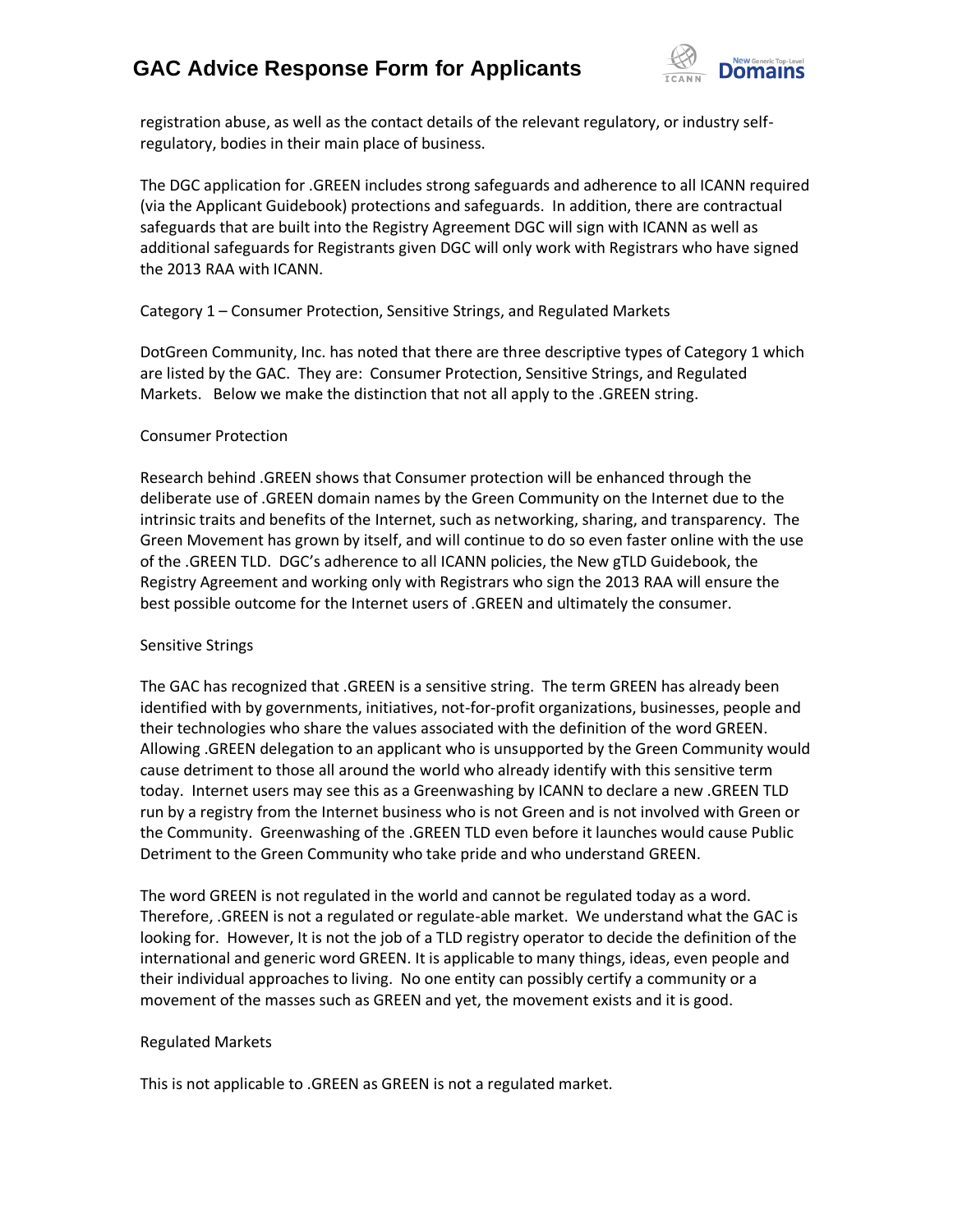

The GAC Further Advises the Board (Items 6-8)

6. At the time of registration, the registry operator must verify and validate the registrants' authorizations, charters, licenses and/or other related credentials for participation in that sector.

This item is not applicable to .GREEN as explained previously. "GREEN" is not a regulated sector, and because of its broad definition, it can never be a regulated sector. Parts of the Green Movement can be specialized and regulated but not the overarching term or generic word Green which is used to apply to a millennia of things.

7. In case of doubt with regard to the authenticity of licenses or credentials, Registry Operators should consult with relevant national supervisory authorities, or their equivalents.

This item is not applicable to .GREEN as explained previously. "GREEN" the word is not a regulated sector, there is no license or credentials needed to use or apply the same generic word "GREEN" to thoughts, ideas, things, way of life, etc. for millions of diverse people. Therefore there is no relevant national supervisory authority or equivalent to consult with.

8. The registry operator must conduct periodic post-registration checks to ensure registrants' validity and compliance with the above requirements in order to ensure they continue to conform to appropriate regulations and licensing requirements and generally conduct their activities in the interests of the consumers they serve.

Once again "GREEN" is not regulated as a generic term, therefore this part of GAC Advice does not apply to .GREEN. At the time DGC applied to ICANN, there was no requirement of expertise needed for validating licenses, documents, programs, and regulations other than what is required in the Industry to run and manage a TLD.

The last section of GAC Advice DGC will address is Section 5 (Annex II) Public Interest Commitments Specifications (PIC) – DGC did submit PIC's related to its continuing and direct involvement in ensuring the .GREEN TLD is operated in the best interests of the global Green Community and Internet users. Given the GAC Advice provided relative to PIC's pertains to ICANN's implementation of the PIC process, DGC will provide no further comments on this area other than to re-enforce our commitments to our PIC's submitted and the following:

FACT: DGC was originally founded for the sole purpose to help people and planet for the global Public Interest. DGC's initiative and business plan was designed by a collaboration of university faculty, green MBA students, environmental organizations, and business experts for the purpose of bringing to the world its first environmental Top Level Domain for the Public Interest .

This concludes the response from DGC. Thank you for your attention to this very important portion of the new gTLD program process. DGC wishes to thank ICANN for the opportunity to respond to the GAC Advice offered to the ICANN Board with regards to the new gTLD program, and the .GREEN string.

OPTIONAL READ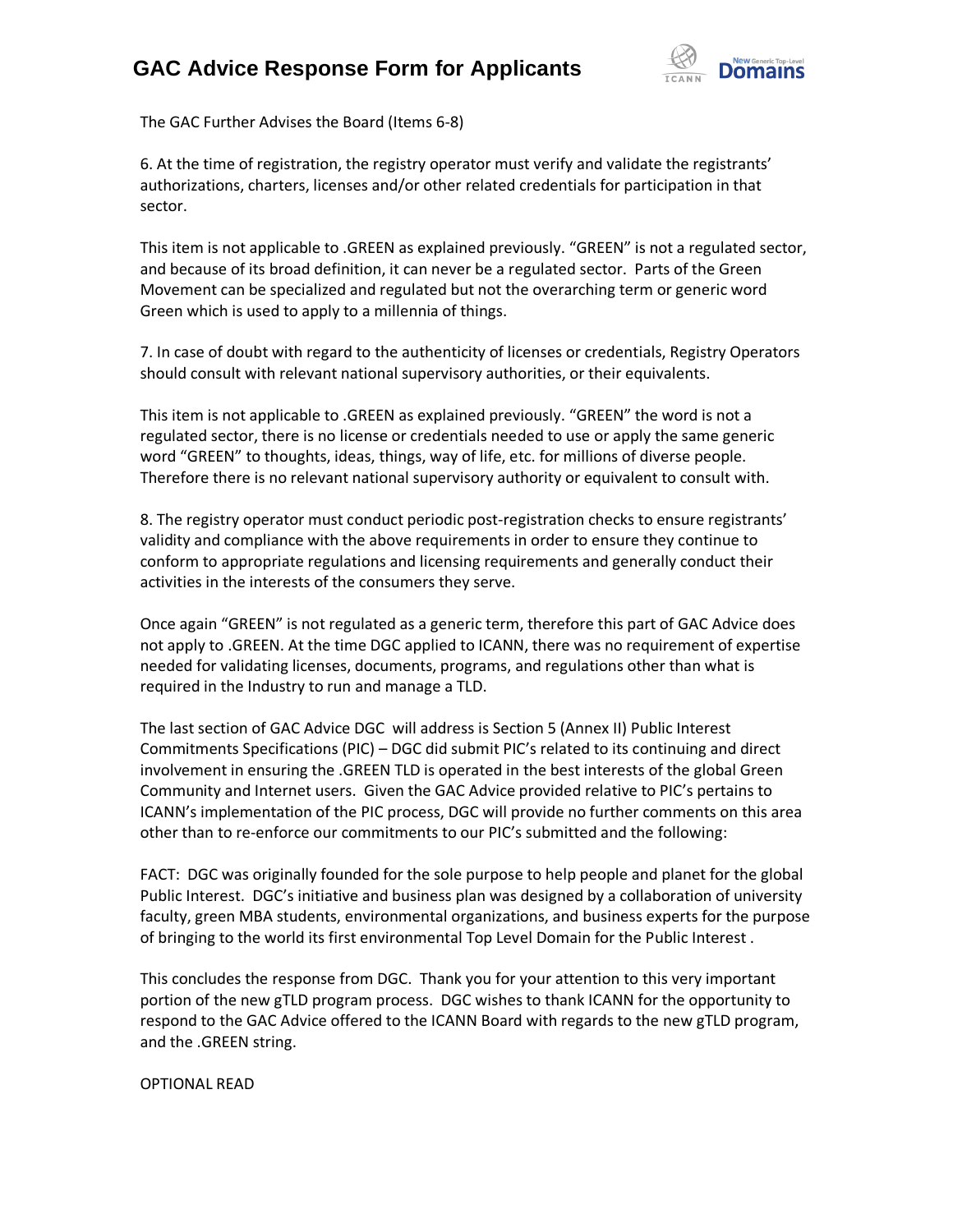

Below is further explanation and examples of why the generic word GREEN is not a regulated market which a few believe it is, and why GREEN cannot be regulated simply as a word or term. We offer some stories / examples below for the reader who may think GREEN is a regulated market. If the reader is in agreement that .GREEN is not affected by GAC's advice as a regulated market, then there is no need to continue reading as our official response to the GAC Advice to ICANN is all stated above.

DGC understands the need for third party and governmental certification companies for industry and for products, etc. However, this must not be confused with regulating a word and its definition that so many people have already been using around the world in their own way such as "GREEN". Regulation is an important component to certification programs. And certification programs are vastly respected and needed in the Green Movement. Certification is built on disciplined and measurable criteria. Regulation, like certification is generally industry specific and dictates the activity, action, process, expertise, or methodology of a specific industry sector or more likely a specific part of an industry - making such an activity, or product "certifiable." There is a big difference between a certifiable set of criteria for processes vs. a generic word used around the world to describe all kinds of things such as an approach to life, business, people, ideas, places and things.

The .GREEN TLD is an exciting tool that will be used by people all over the world to spread the knowledge and awareness of various 3rd party certification programs along with the Green Movement. DGC and Internet users recognize certifications are a serious part of the Green Movement and can be found easily at future .GREEN websites such as LEEDs.green, homemadecakes.green, travel.green, or myideas.green. ICANN must understand that GREEN itself, is not a "regulated market", it is a generic "word" with a diverse meaning to many. An attempt to regulate "GREEN" as a word which belongs to the people of the world, not to regulators or governments, or even TLD managers, will not work. GREEN is a word that has never been regulated by anyone before. The term GREEN, the Green Movement and the ability of Internet users and the Green Community have to use the .GREEN TLD to rapidly spread the awareness and education about going GREEN in a multitude and diverse number of ways for Public Interest is required.

### EXAMPLES:

Why Green certification is not the same as certifying the word GREEN (as a standard meaning – one size fits all in all genres)

GREEN means many things, for example: A car company wants to use "GREEN" to present their innovative electric motor technology, which some would agree is better for the environment. However, the bicycle coalition objects to any car company using "GREEN" to certify themselves because manufacturing and driving cars is not GREEN according to them. Meanwhile the Vegetarian Association objects because some of the cyclists eat meat. And they object only to cars that have leather seats. Yet they all agree that they themselves and each other are part of the GREEN Movement and are happy to have .GREEN domain names. Again, GREEN has many different meanings to many different people in and around lifestyle, humanitarian issues, business, environmental, regional, and even thoughts, causes and personal moral choices.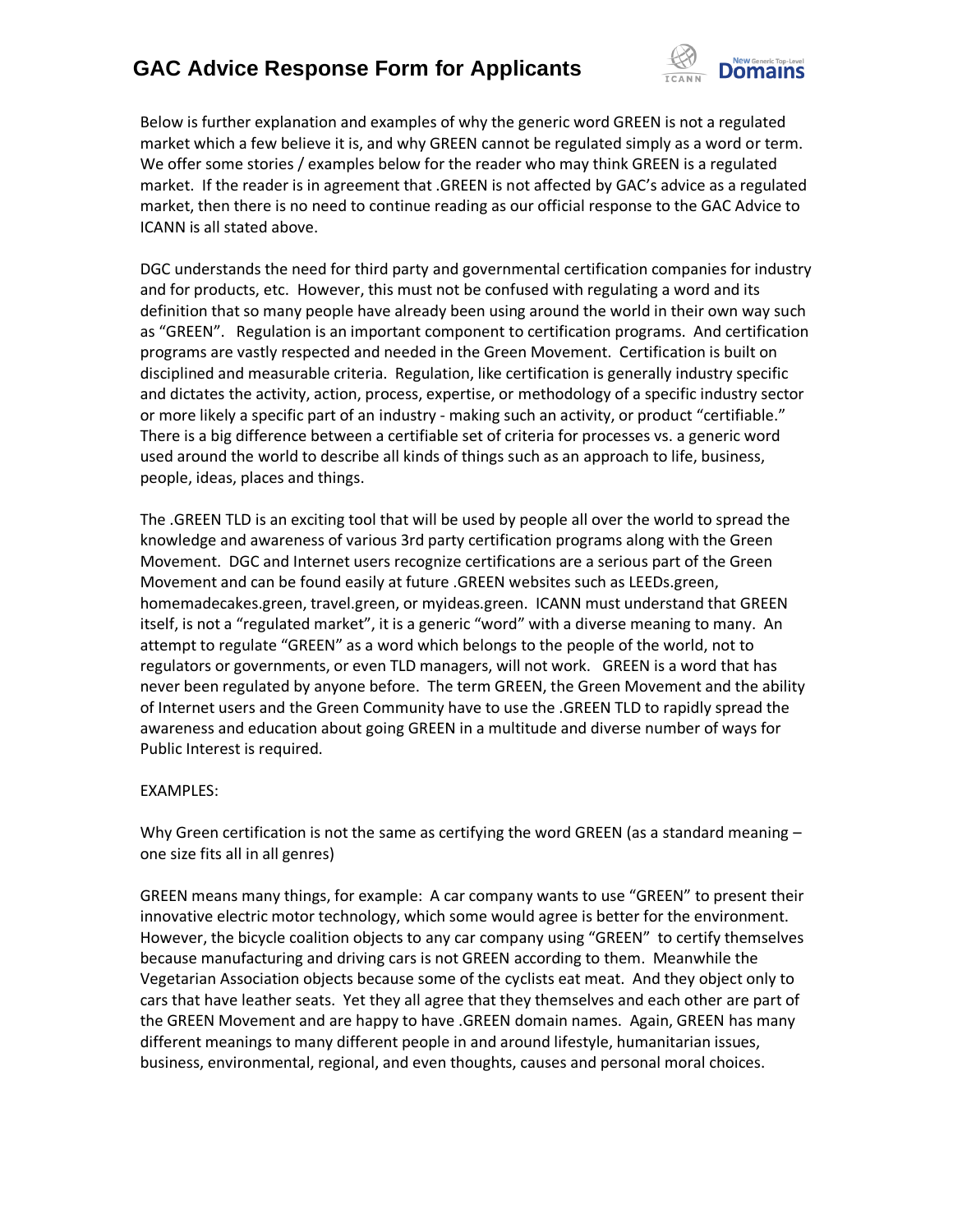

Certified Products: Individual products such as shampoo, or specific industries such as egg farming which may have serious certifications and regulations built on scientific criteria about shampoo and poultry can and may be regulated and certified, not the definition of the widely used word "GREEN." The .GREEN TLD is an opportunity for registrants to use ".GREEN" as an online street name, like a location of where they want to do business such as a farmers market and who their values are likely to be aligned with. If consumers want certification they will seek industry and product specific certifications that are reputable in the certification industry as well as the industry of interest. These certifications are based on real science and in depth monitoring per industry requirement and are extremely detailed and exhaustive and ever changing with new discoveries, innovation, and technology. They are also usually specialized to one sector or even to one product. This is amazing work but not the role or the place of a registry operator.

Not a Regulated Market Sector: .GREEN may be loosely associated as being a market sector, yet "GREEN" does not have clear and / or regulated entry requirements as the GAC may suggest. People all over the world have been using the generic term "GREEN" and the movement is freely growing both in size and quality - without any certification program specific to the right to use the word "GREEN" by itself to describe a value, a cause, a concept which differs in meaning from one consumer to the next.

Example that Green is not a Regulated Market Sector: A young woman in Portland, might call into a public radio station, and declare, "I think I will plan a GREEN birthday party." She did not have to be certified to use the word GREEN in her idea or in her public statement. Furthermore, there is no "GREEN" law or regulation officer that will be checking on the components of her party certifying if she can call her activity GREEN publically or privately. She can go to different sites: birthdays.green, bakery.green, events.green to decide just exactly what services she wants to include in her GREEN birthday party. Her guests will likely applaud her desires to go green and may even get some inspiration and good ideas for their own parties. Not all her guests are vegans, so she herself can decide if adding pasture raised local chicken teriyaki to her otherwise vegetarian menu is in keeping with her GREEN ideals and values. She would be pleased to find what she needed at sustainablefarms.green, and was happy to call taxicab.green to pick up her parents from the airport. Today she is allowed to purchase MyGreenBirthdayParty4657.com without regulation, however, it is not available, so she buys myBirthdayParty.green to blog and spread the GREEN information and news of her party. She wants to make an impact by spreading awareness and encouragement to others to go green the way she already does on the phone, or on Facebook. But imagine if GREEN was regulated. The GREEN Community across the world would likely not benefit from her great ideas and experience because she invited guests who arrived by airplane and perhaps that was part of someone's criteria who wanted GREEN to be a word of certification.

New gTLDs are about self-organization, not regulation. The following example shows further how conducting periodic post registration checks for the purpose of establishing the "GREENness" of a registrant is simply not plausible for any government, entity, or registry trying to attempt to regulate GREEN across a timeline of ownership of a domain name for a world of diverse people, the choices they make, and their various changeable situations

Example: The usage of water is a very "GREEN" issue all over the world. Imagine the registrant who purchases FlowerHobby.green while living in Ireland. He runs a popular blog which shares